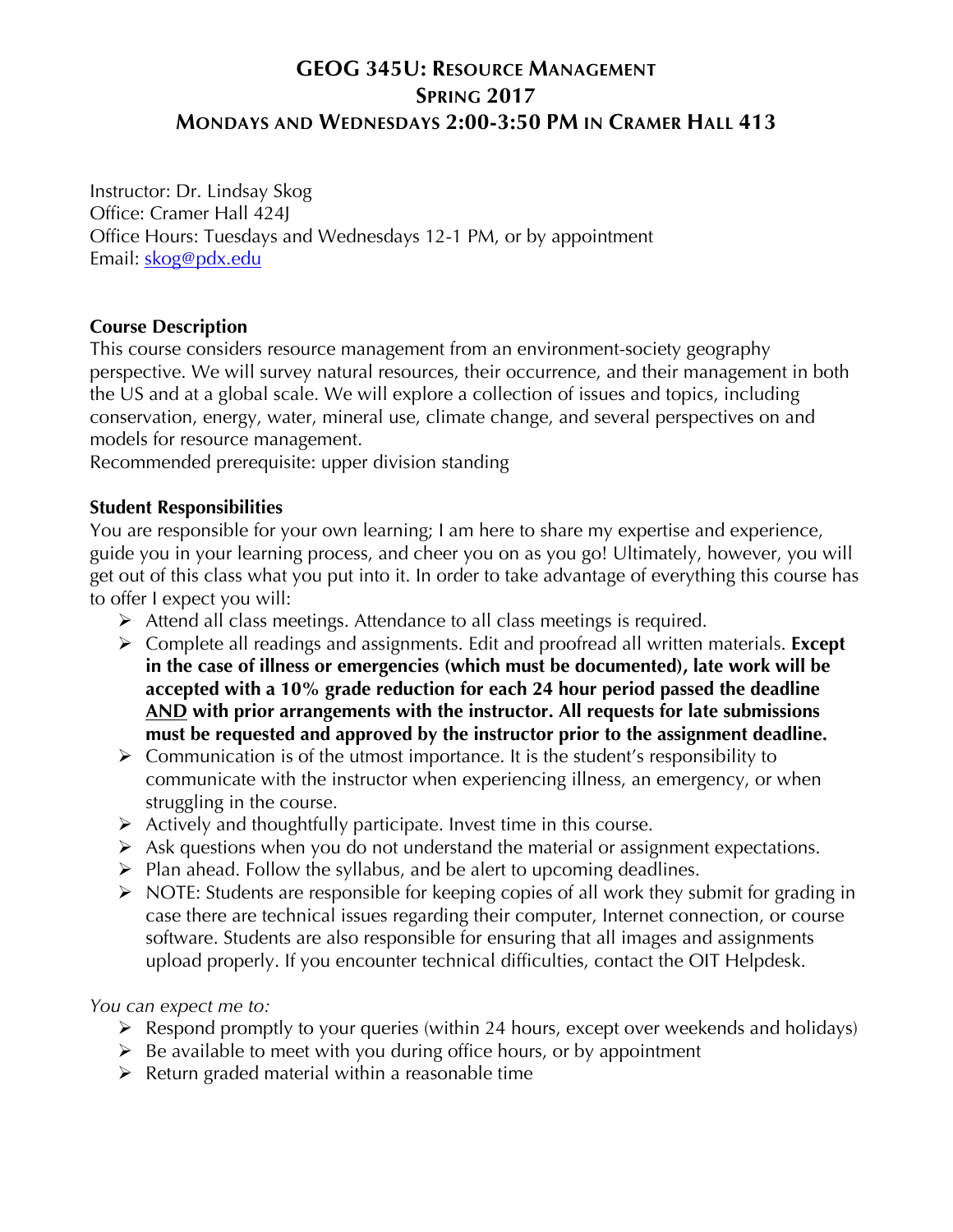### **GEOG 345U: RESOURCE MANAGEMENT SPRING 2017**

*Classroom environment:* Students and faculty are each responsible for maintaining an appropriate learning environment. Faculty have the professional responsibility to treat students with understanding, dignity and respect, to guide classroom discussion and to set reasonable limits on the manner in which students express opinions. In short, treat your peers and me with respect at all times and under all circumstances. I encourage you to voice your opinions and perspectives in a constructive and respectful manner. Disrespectful or abusive language or behavior will not be tolerated.

### **Toolkit for a Sustainable Classroom**

In keeping with PSU's commitment to sustainability, below are several ways in which we as a class can encourage the wise use and conservation of resources:

- $\triangleright$  The majority of resources for this course are available online
- $\triangleright$  Assignments will be accepted and graded online
- $\triangleright$  1 encourage you to use the ebook version of our textbook, which is available through the library's website
- $\triangleright$  You are welcome to use a digital device to take notes; however, if your screen use is distracting to other students and/or not germane to our class, I will ask you to put the device away
- $\triangleright$  Use the nearest Hydration Station and your own reusable bottle for water
- $\triangleright$  All in the Hall: Take any trash, recyclable, or compostable materials out of the classroom and dispose of them properly

## **Grading**

*Assignments 30% (5% each):* There will be 6 assignments throughout the term. The details for each assignment are available on D2L. Submit your completed assignment via the D2L dropbox or complete the associated quiz by the stated deadline.

*Acts and Agencies Presentation 10%:* During the first week of class you will sign up to give a brief presentation about a resource management act, law, and/or agency. You will work in groups of 2-4 to prepare the presentation. Presentations should be 5-10 minutes. Information presented in the presentations will be included on the mid-term and final exams.

*Group Poster Presentation 15%:* You will prepare and present a group poster on a topic related to resource management. Details will be discussed in class and on D2L.

*Midterm (20%) and Final Exam (25%)***:** The mid-term and final exams will be a combination of multiple choice, true/false, and short answer. Details of the exams will be covered in class. There will be absolutely no make-ups of the mid-term or final exams without a legitimate doctor's note (and notification prior to the exam) or arrangements made with the instructor well in advance of the exam date.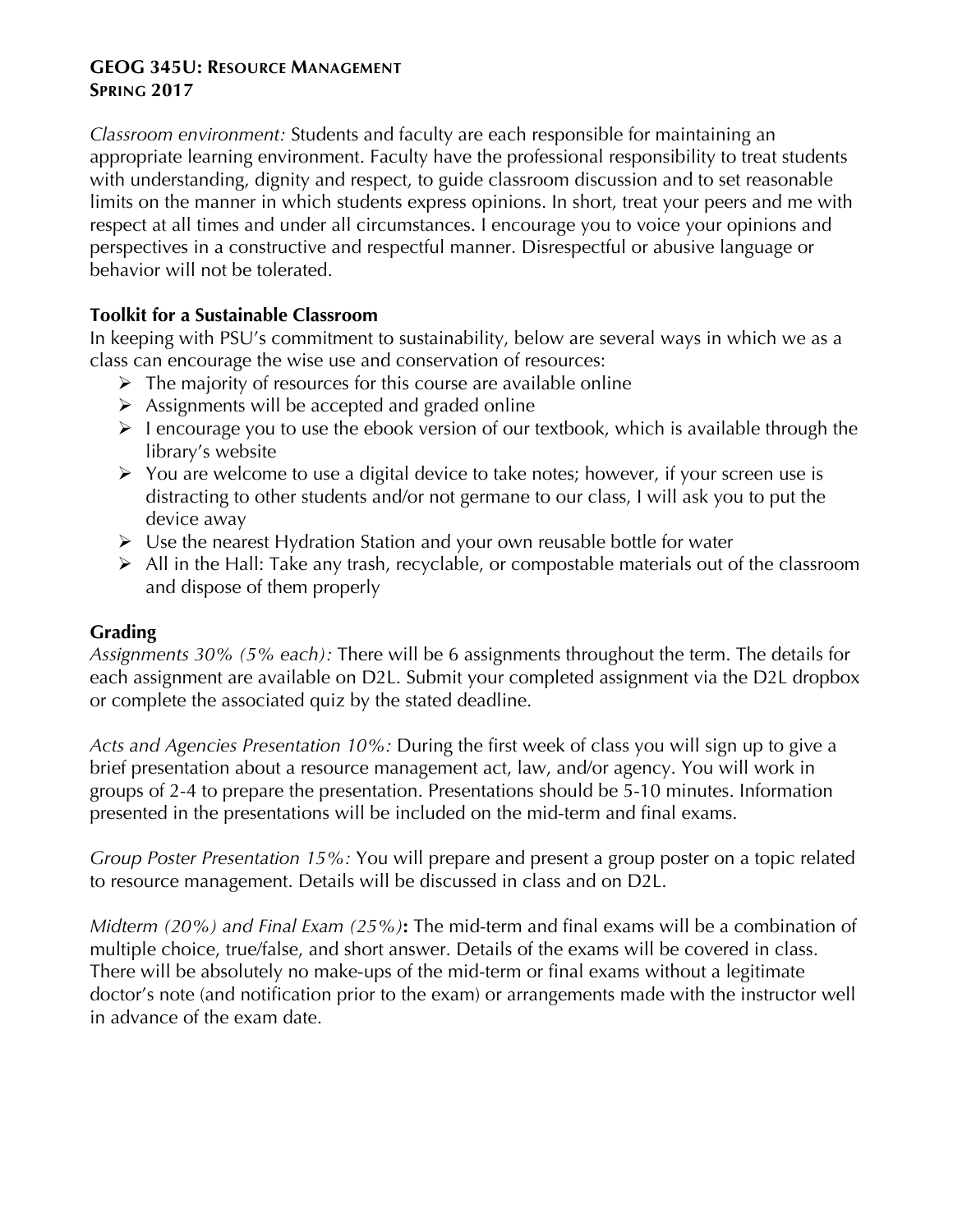### **GEOG 345U: RESOURCE MANAGEMENT SPRING 2017**

| Tour miar course grade will be actermined based on the following rubrie. |      |                               |              |  |
|--------------------------------------------------------------------------|------|-------------------------------|--------------|--|
| Percentage grade Course Grade                                            |      | Percentage grade Course Grade |              |  |
| 93-100                                                                   |      | 73-76                         |              |  |
| 90-92                                                                    | A-   | 70-72                         | C-           |  |
| 87-89                                                                    | $B+$ | 67-69                         | D+           |  |
| 83-86                                                                    |      | 63-66                         |              |  |
| 80-82                                                                    | B-   | 60-62                         | $\mathsf{D}$ |  |
| 77-79                                                                    | $+$  | 59 or less                    |              |  |
|                                                                          |      |                               |              |  |

Your final course grade will be determined based on the following rubric:

### **Other General Course Policies**

**Requests for Academic Accommodation**: Students who have a learning disability that may affect their performance should contact the Disability Resource Center, 116 Smith Memorial Student Union, Phone: 503-725-4150, Email: drc@pdx.edu Fax: 503-725-4103, TTY or Relay: 503-725-6504. If you have a documented disability and are registered with the Disability Resource Center meet with the instructor as soon as possible so that accommodations can be made.

**Policy on Academic Honesty:** Any type of academically and ethically dishonest work (plagiarism, copying someone else's work, etc.) may result in an automatic "F" for the assignment and, when appropriate, a report filed with the Office of Student Affairs. The PSU Bulletin includes the following statement on Academic Honesty: "The Student Conduct Code, which applies to all students, prohibits all forms of academic cheating, fraud, and dishonesty. These acts include, but are not limited to, plagiarism, buying and selling of course assignments and research papers, performing academic assignments including tests and examinations for other persons, unauthorized disclosure and receipt academic information, and other practices commonly understood to be academically dishonest."

**Policy on Classroom Guests:** On occasion students may wish to bring guests to class. In many cases such arrangements can be made; however, students must contact Dr. Skog in advance of the class for permission. Unfortunately, minor children are not allowed in our classroom. Little Vikings flexible daycare program and the Resource Center for Students with Children are excellent resources for locating childcare.

**Policy on Discrimination and Harassment**: Portland State is committed to providing an environment free of all forms of prohibited discrimination and sexual harassment (sexual assault, domestic and dating violence, and gender or sex-based harassment and stalking). If you have experienced any form of gender or sex-based discrimination or harassment, know that help and support are available. PSU has staff members trained to support survivors in navigating campus life, accessing health and counseling services, providing academic and on-campus housing accommodations, helping with legal protective orders, and more. Information about PSU's support services on campus, including confidential services and reporting options, can be found on PSU's Sexual Misconduct Prevention and Response website at: http://www.pdx.edu/sexual-assault/get-help or you may call a confidential IPV Advocate at 503-725-5672.